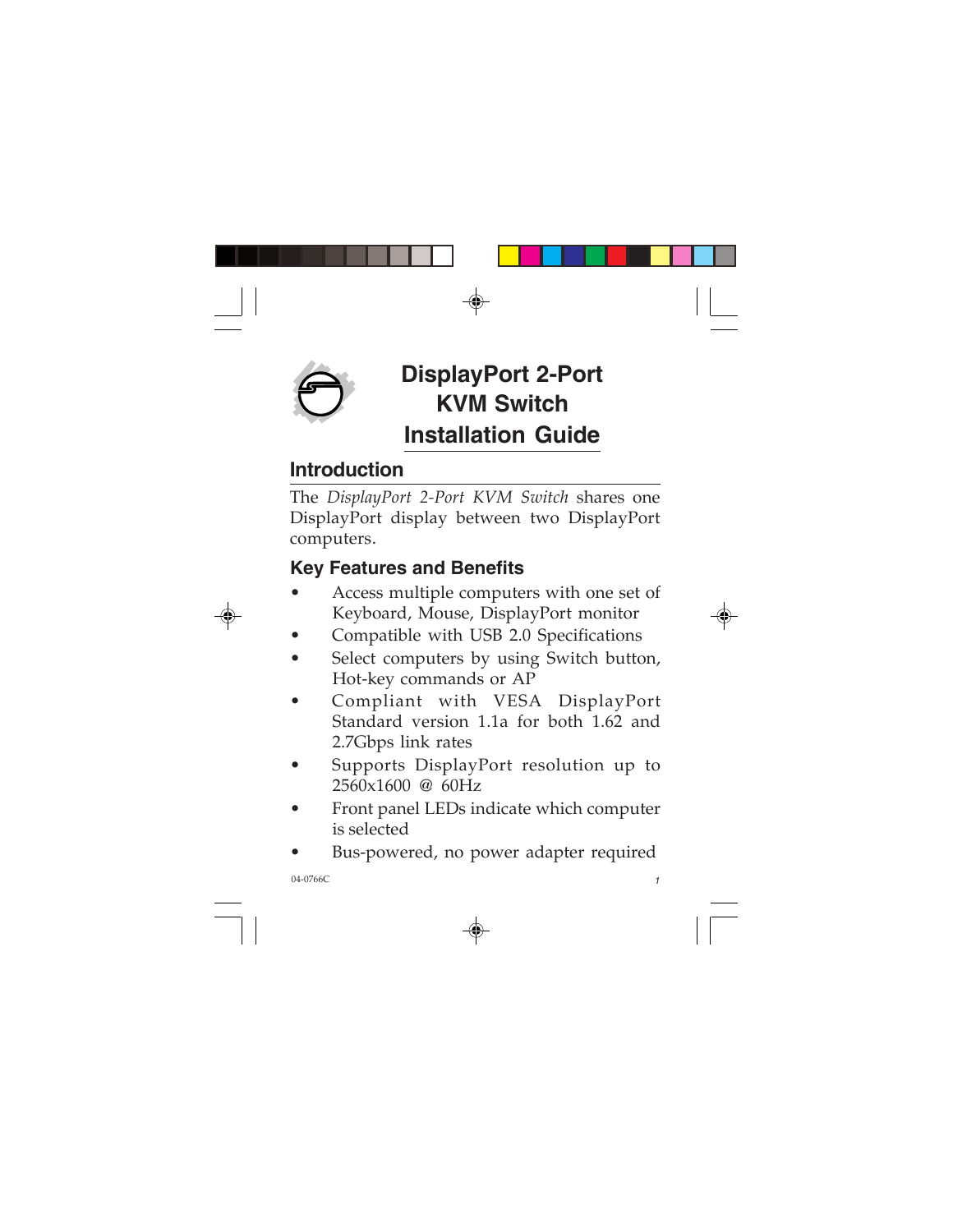#### **System Requirements**

- Windows® or Mac® computer with an available DisplayPort and USB Port (USB 2.0 recommended)
- Windows® 10 (32-/64-bit) / 8 (32-/64-bit) / 7 (32-/64-bit) / Vista (32-/64-bit) / XP (32-/64-bit)
- Mac OS  $X^{\circledast}$  10.11 to 10.4

#### **Package Contents**

- *DisplayPort 2-Port KVM Switch*
- DisplayPort KVM Cable (2)
- Software CD
- Installation guide

## **Layout**



**Figure 1: Front Panel Layout**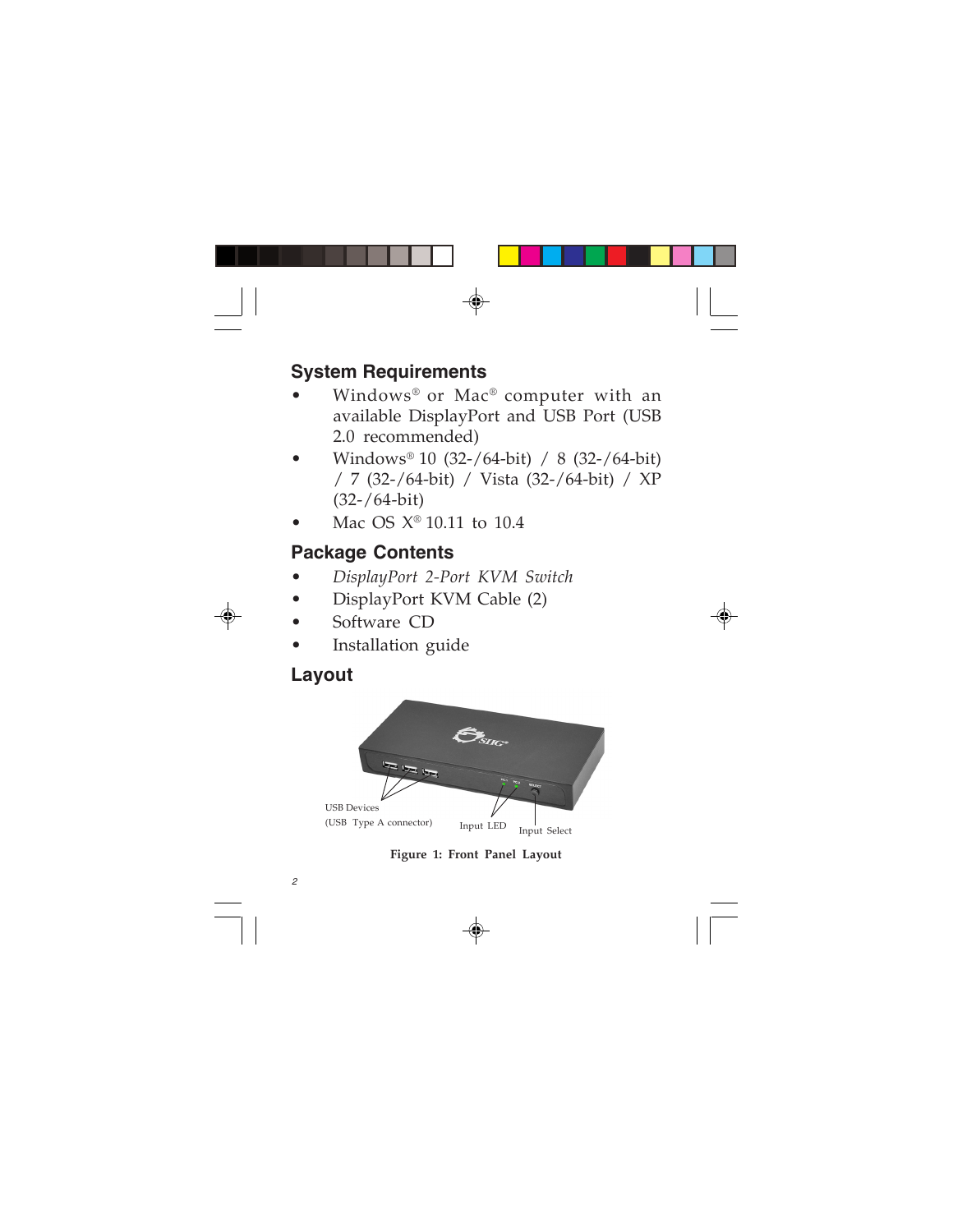

**Figure 2: Rear Panel Layout**

## **Hardware Installation**

- 1. Use the included KVM cable and connect the DisplayPort and USB Type B connector into the *Switch*, then connect the DisplayPort and USB Type A connector into your system. Apply the same procedures with the other cable.
- 2**.** Connect your DisplayPort display to the *Switch*'s DisplayPort Output using a DisplayPort cable (not included).
- 3. Ensure that the Power LED is lit.
- 4. The *Switch* is ready to use.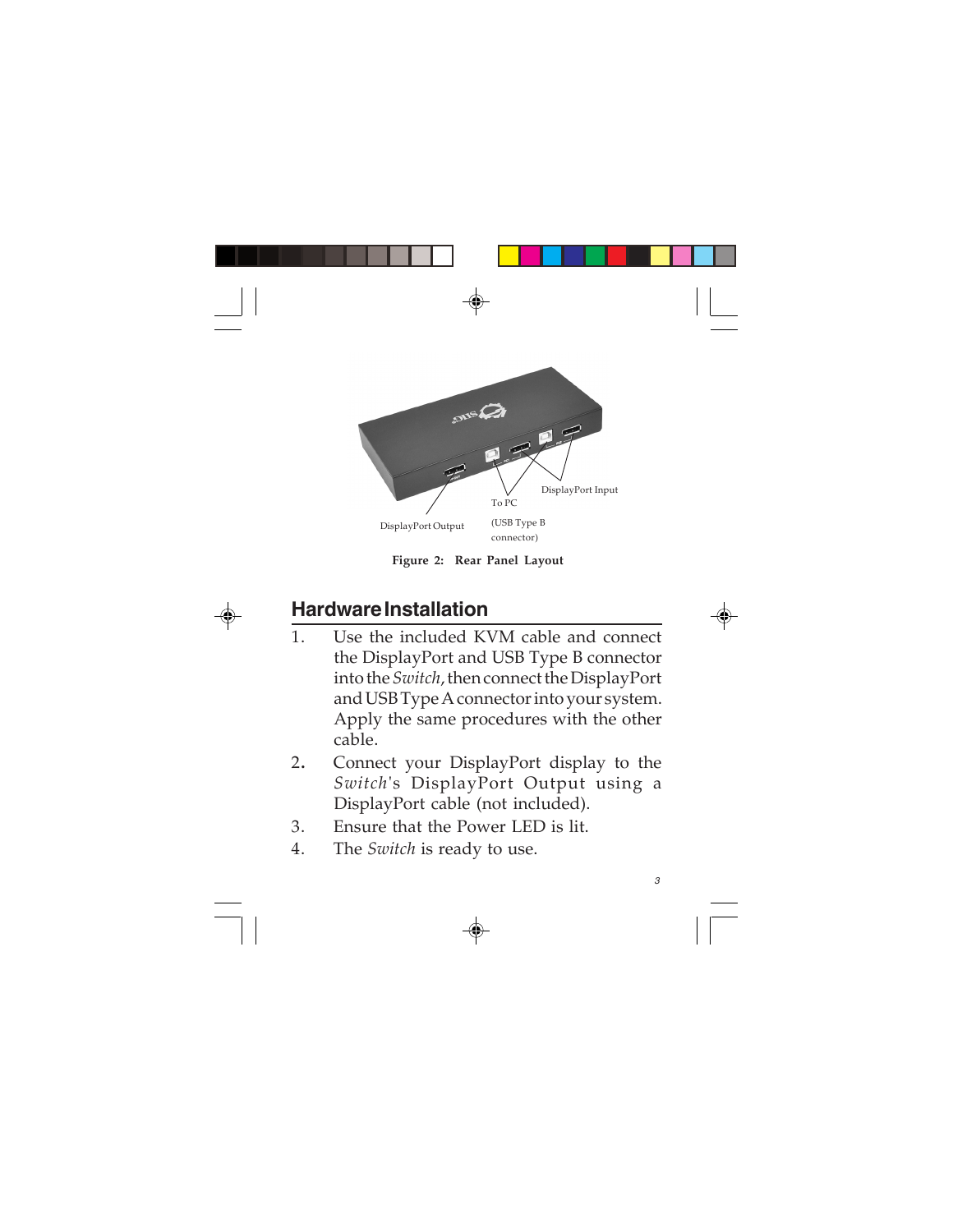**NOTE**: It's recommended to choose the **best screen resolution** for both computers to eliminate the screen resolution change when switching between ports.

## **Windows Installation**

After hardware installation is completed, follow the instructions below to install the software.

#### **Windows 10 (32-/64-bit) / 8 (32-/64-bit) / 7 (32-/64-bit) / Vista (32-/64-bit) / XP (32-/64 bit) / Server 2008 R2**

1. Insert the **Software CD** after Windows boots.

> *At the AutoPlay box*: Click **Run Setup.exe** *If AutoPlay doesn't start*: Click **Windows** key and **R** key, type **D:\Setup.exe**, press **Enter**. (Change D: to match your CD/DVD-ROM drive letter)

- 2. At User Account Control, click **Yes** or **Allow**. Skip this step if not prompted.
- 3. When the Setup Wizard appears, click **Next**.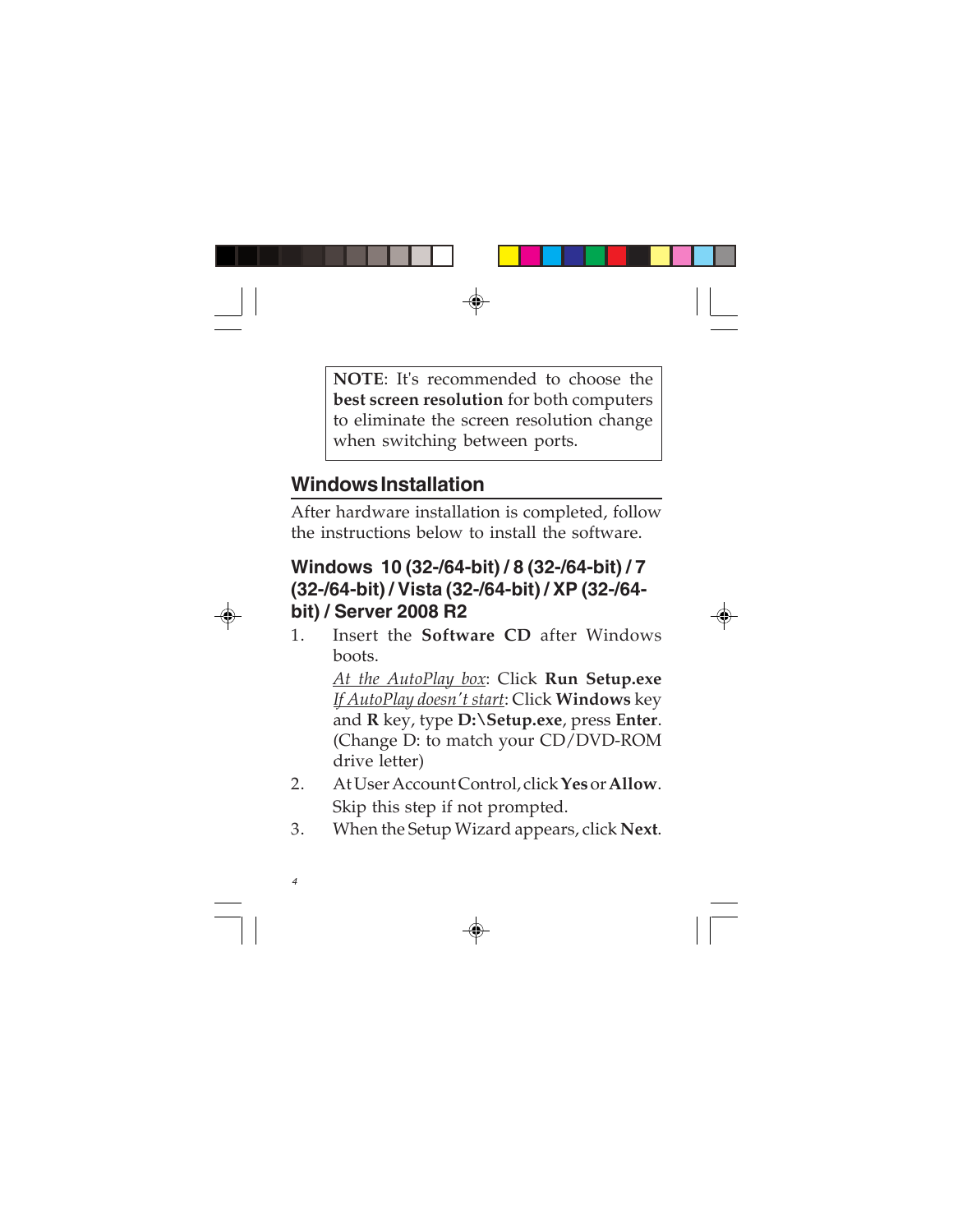- 4. Follow the on-screen instructions to install the software.
- 5. When the Completing the USB KVM Setup Wizard screen appears, click **Finish**.
- 6. A pop-up icon (Green ball) will appear in the task bar indicating the ready status of connected computer.

#### **To Verify Windows Installation**

1. Go to Device Manager to verify installation. *For Windows 10 / 8 / 7 / XP*: Right click **This PC**, **Computer** or **My Computer**, click **Manage**, then click **Device Manager**. *For Windows Vista*: Right click **Computer**,

click **Manage**, click **Continue**, then click **Device Manager**.

*For Server 2008 R2*: Right click **Computer**, click **Manage**, double click **Diagnostics,** then click **Device Manager**.

2. Double click **Universal Serial Bus controllers**, **USB Composite Device** should be displayed.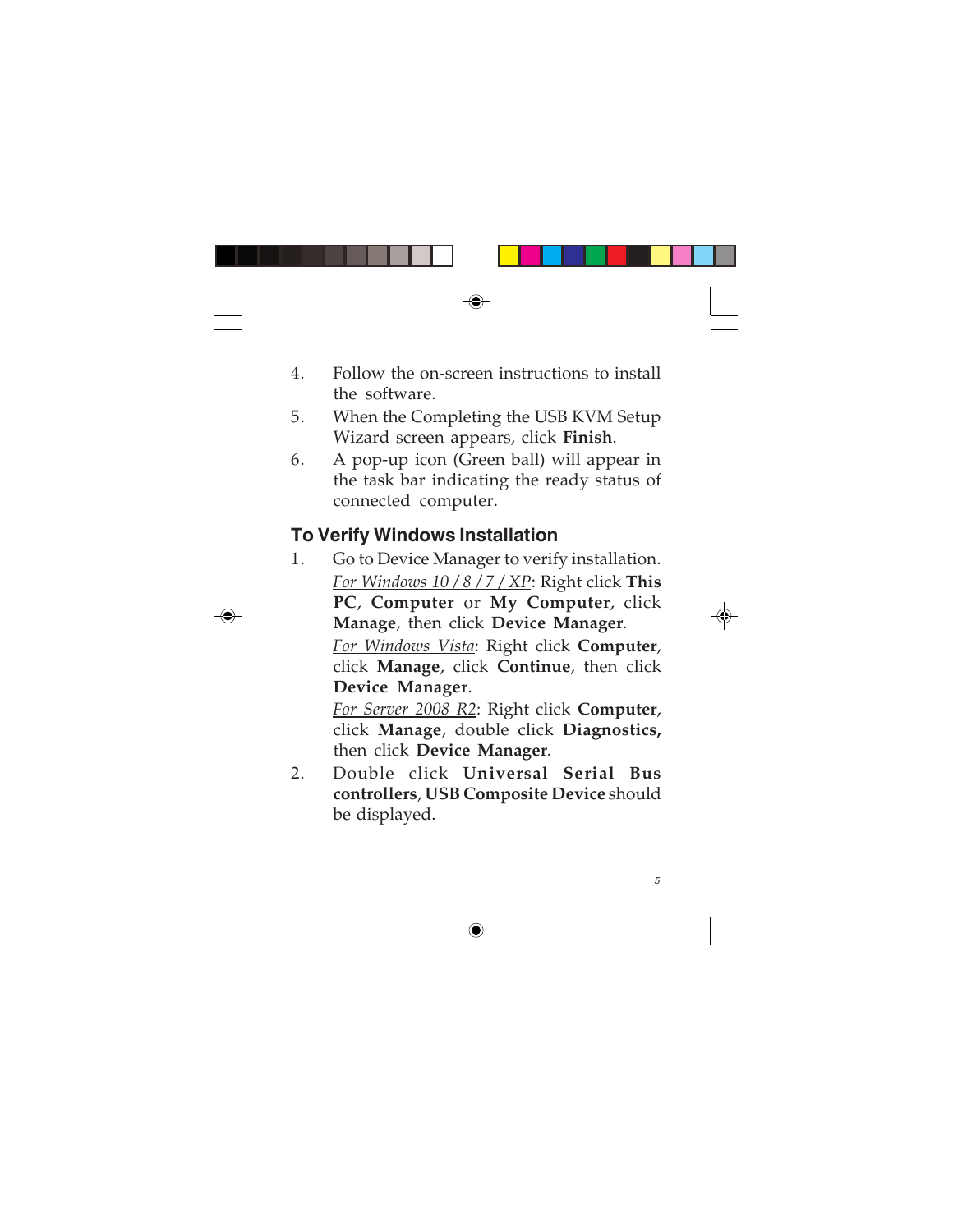### **Mac OS Installation**

- 1. Insert the driver CD.
- 2. Go to **Drivers**, double click **USB KVM.dmg**.
- 3. At the prompt USB KVM folder, double click **USB KVM.pkg**.
- 4. At **Introduction**, click **Continue**.
- 5. At **Installation Type**, click **Change Install location** if you want to change the default folder; otherwise, click **Install** or **Upgrade**.
- 6. Enter **Name** and **Password**, then click **OK** or **Install software**.
- 7. At **Summary**, click **Close** to finish the installation.
- 8. A pop-up icon (Green ball) will appear in the task bar area indicating the ready status of connected computer. See **Figure 3**.



**Figure 3**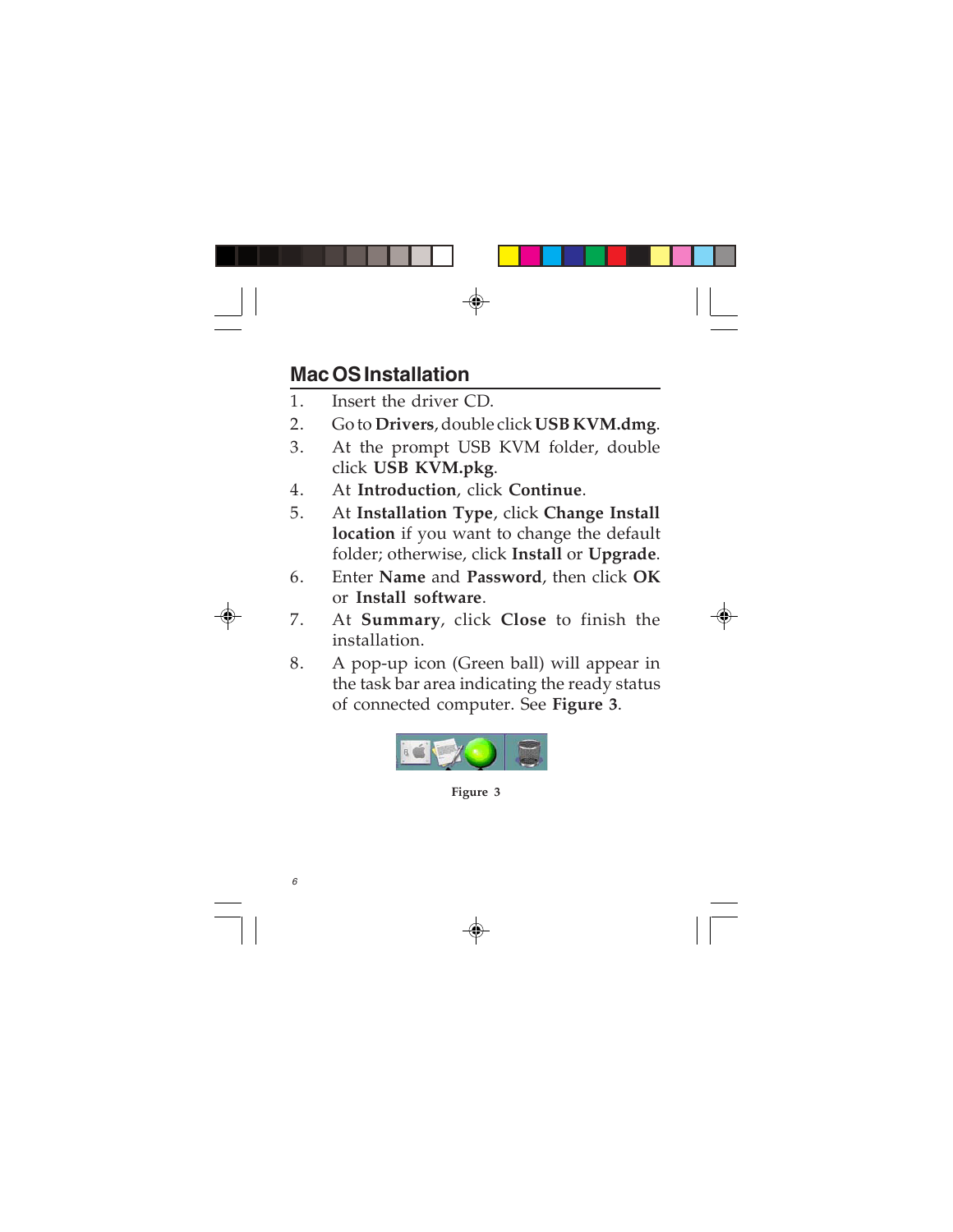## **Device Switching**

Switch between the two PCs by the following methods: SELECT button, Hotkey command or AP icon.

**IMPORTANT**: **Mass Storage devices**, such as flash drives and USB memory card readers, must be released from the system that controls it before switching to another system. Use Windows **Safely Remove Hardware** feature, located in the taskbar, to **Stop** the USB device.

#### **1. SELECT button**

Press the SELECT button in the front panel to switch between PC1 and PC2. The green LED indicates the selected PC.



**Figure 4**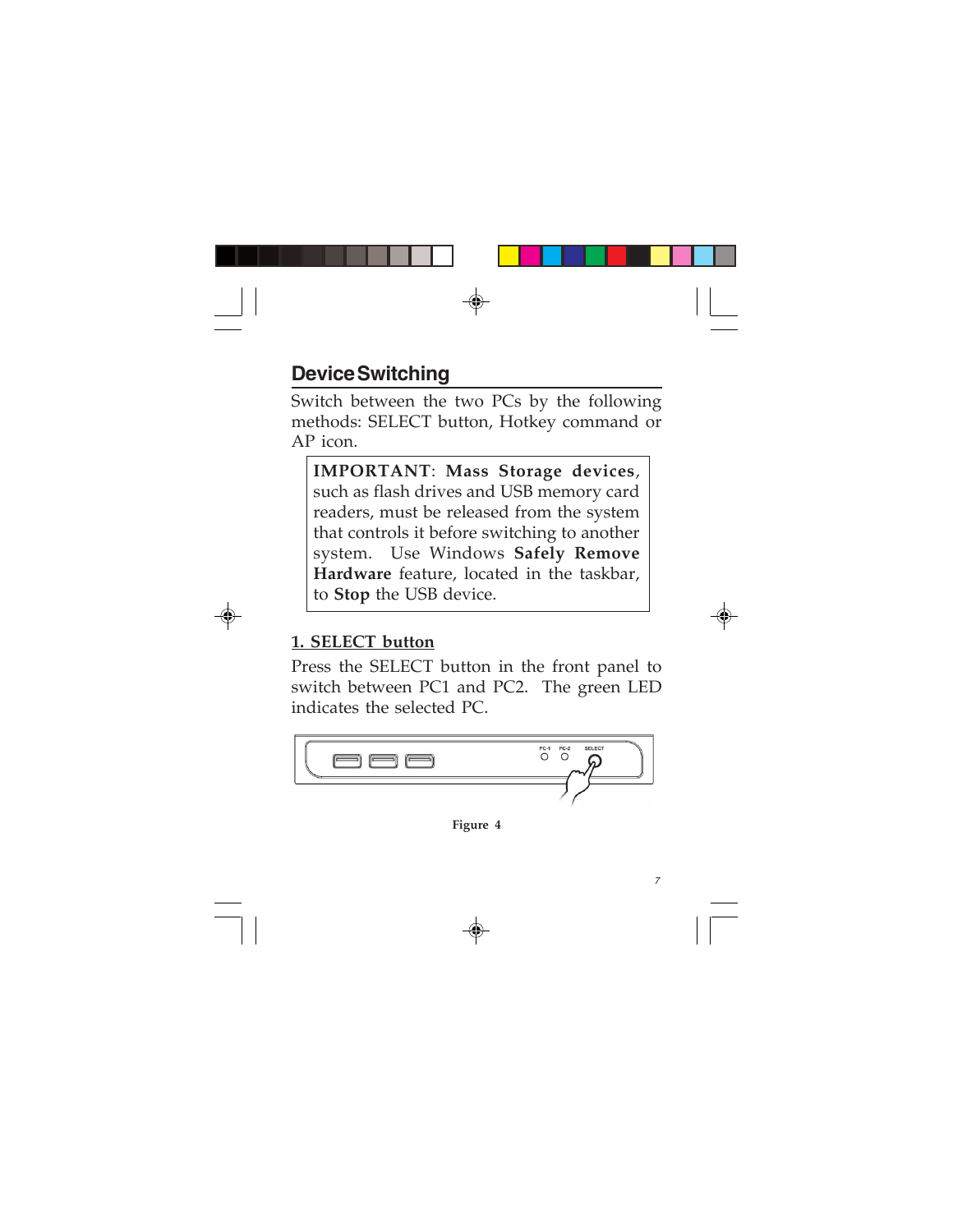#### **2. Hotkey Command**

Press Hotkey **Scroll Lock** twice to select desired computer.

> **NOTE**: Hotkey command is not supported by Mac system.

#### **3. AP icons**

Using your mouse, left-click on the icon on your taskbar to switch between PC1 and PC2.

> Green ball -The device is connected to your computers

 Grey ball- The device isn't connected to your computers

**NOTE:** This KVM switch will not detect whether a computer is on or off even if the **Power On** function is set in the BIOS. When you switch to the computer which is turned off, there's nothing displayed on the monitor.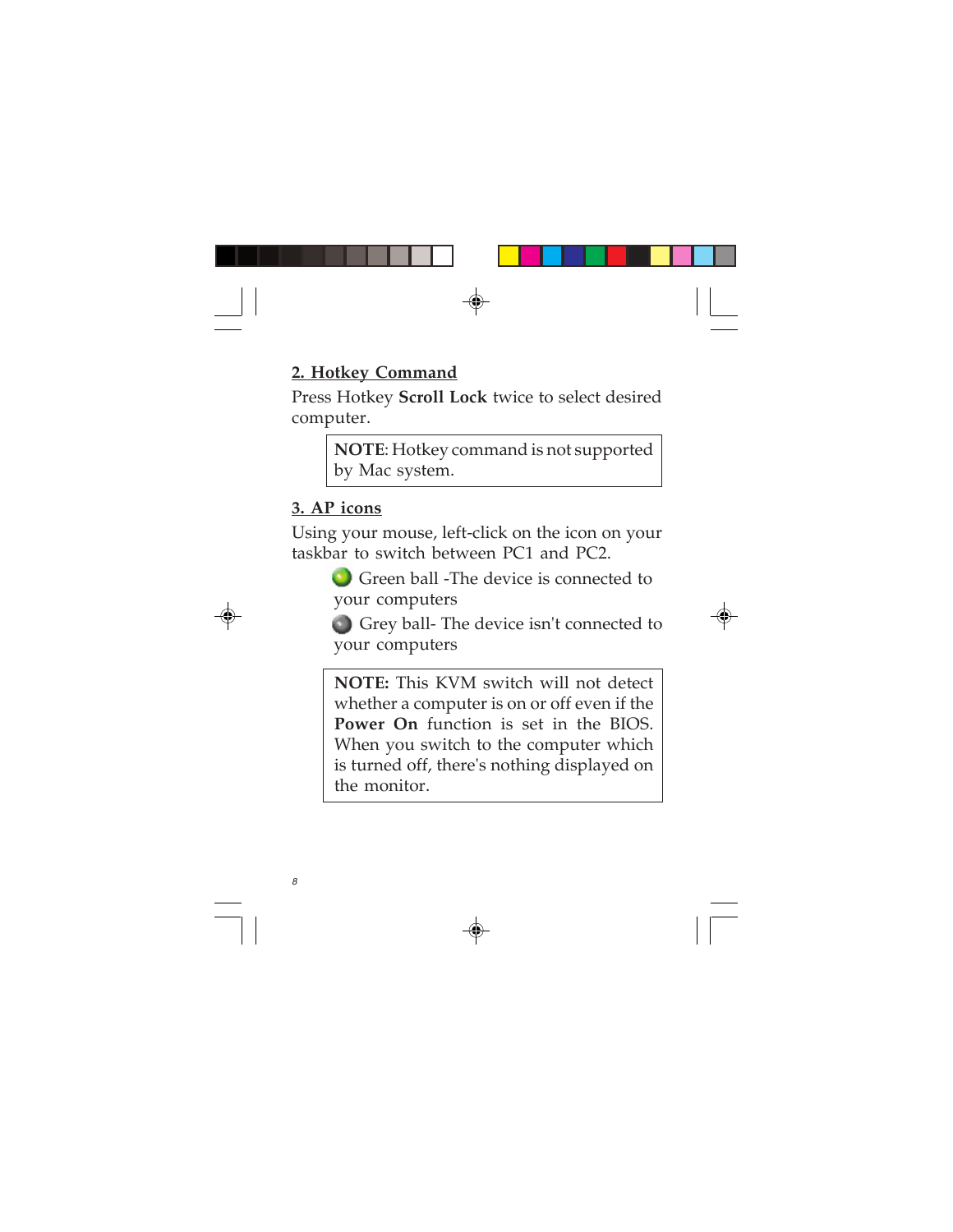#### **Application**





\* NOTE: Device or desktop/notebook PC with available DisplayPort and USB ports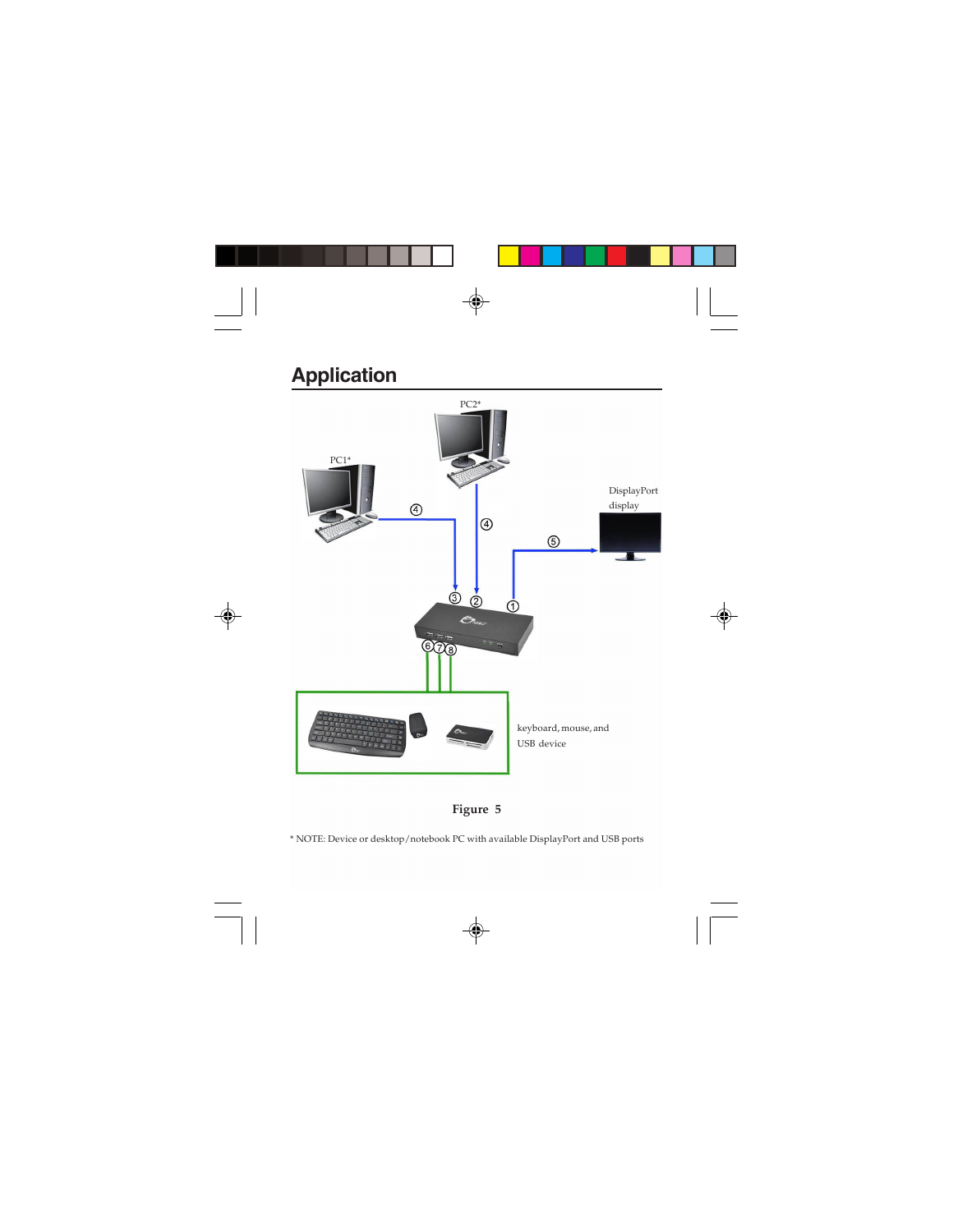Shared DisplayPort output port DisplayPort and USB ports for PC1 DisplayPort and USB ports for PC2 DisplayPort KVM Cable DisplayPort cable

 USB ports for shared keyboard, mouse, and USB device ~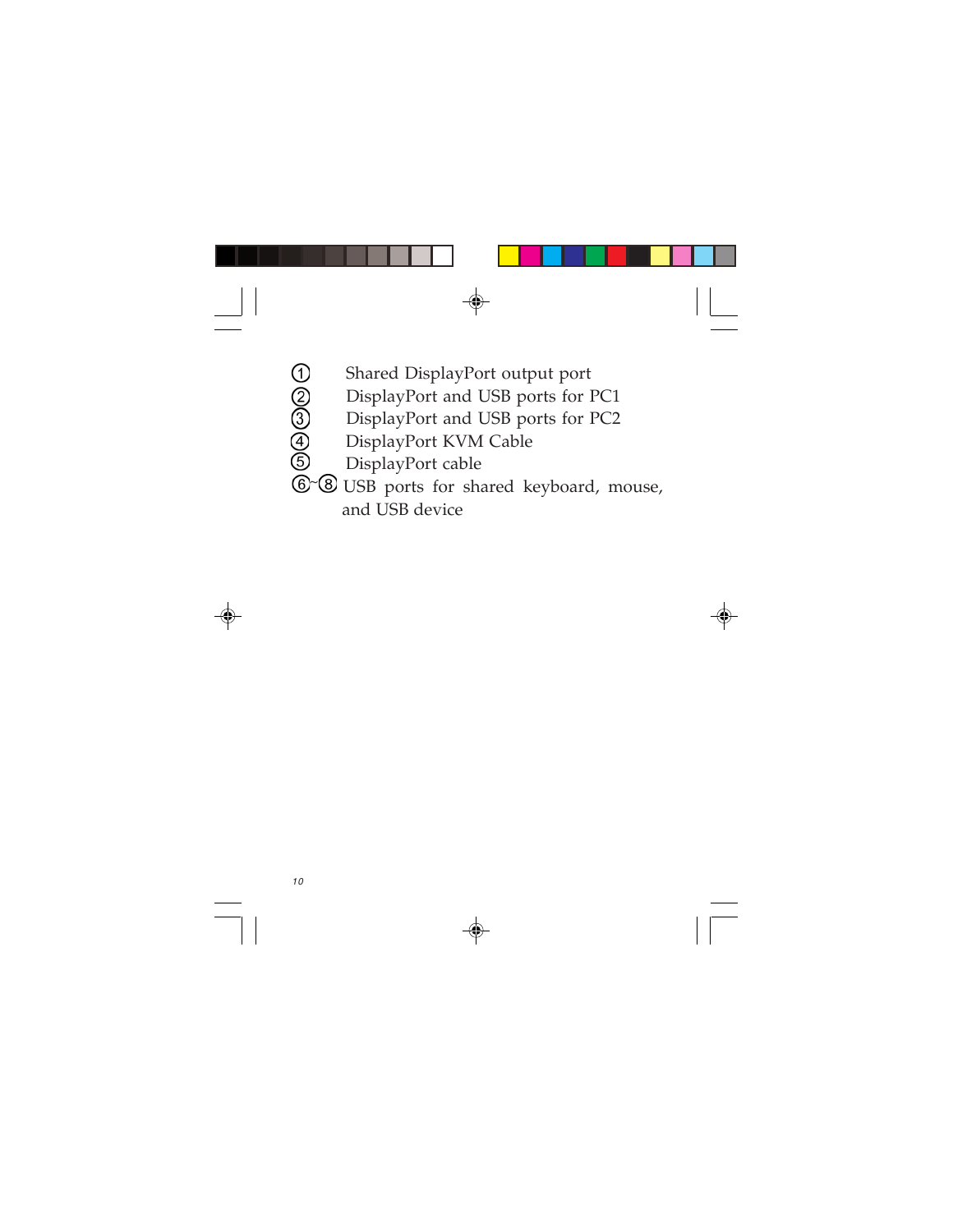## **Technical Support and Warranty**

**QUESTIONS?** SIIG' s **Online Support** has answers! Simply visit our web site at *www.siig.com* and click **Support**. Our online support database is updated daily with new drivers and solutions. Answers to your questions could be just a few clicks away. You can also submit questions online and a technical support analyst will promptly respond.

SIIG offers a 3-year manufacturer warranty with this product. This warranty covers the original purchaser and guarantees the product to be free of any defects in materials or workmanship for three (3) years from the date of purchase of the product.

SIIG will, at our discretion, repair or replace (with an identical product or product having similar features and functionality) the product if defective in materials or workmanship. This warranty gives you specific legal rights, and you may also have other rights which vary from state to state. Please see our web site for more warranty details.

If you encounter any problems with this product, please follow the procedures below. A) If it is within the store's return policy period, please return the product to the store where you purchased from.

B) If your purchase has passed the store's return policy period, please follow the steps below to have the product repaired or replaced.

**Step 1:** Submit your RMA request.

Go to **www.siig.com**, click **Support**, then **REQUEST A PRODUCT REPLACEMENT** to submit a request to SIIG RMA or fax a request to 510-657-5962. Your RMA request will be processed, if the product is determined to be defective, an RMA number will be issued.

**Step 2:** After obtaining an RMA number, ship the product.

- Properly pack the product for shipping. All accessories that came with the original package must be included.
- Clearly write your RMA number on the top of the returned package. SIIG will refuse to accept any shipping package, and will not be responsible for a product returned without an RMA number posted on the outside of the shipping carton.
- You are responsible for the cost of shipping to SIIG. Ship the product to the following address:

**SIIG, Inc. 6078 Stewart Avenue Fremont, CA 94538-3152, USA RMA #:**

• SIIG will ship the repaired or replaced product via Ground in the U.S. and International Economy outside of the U.S. at no cost to the customer.